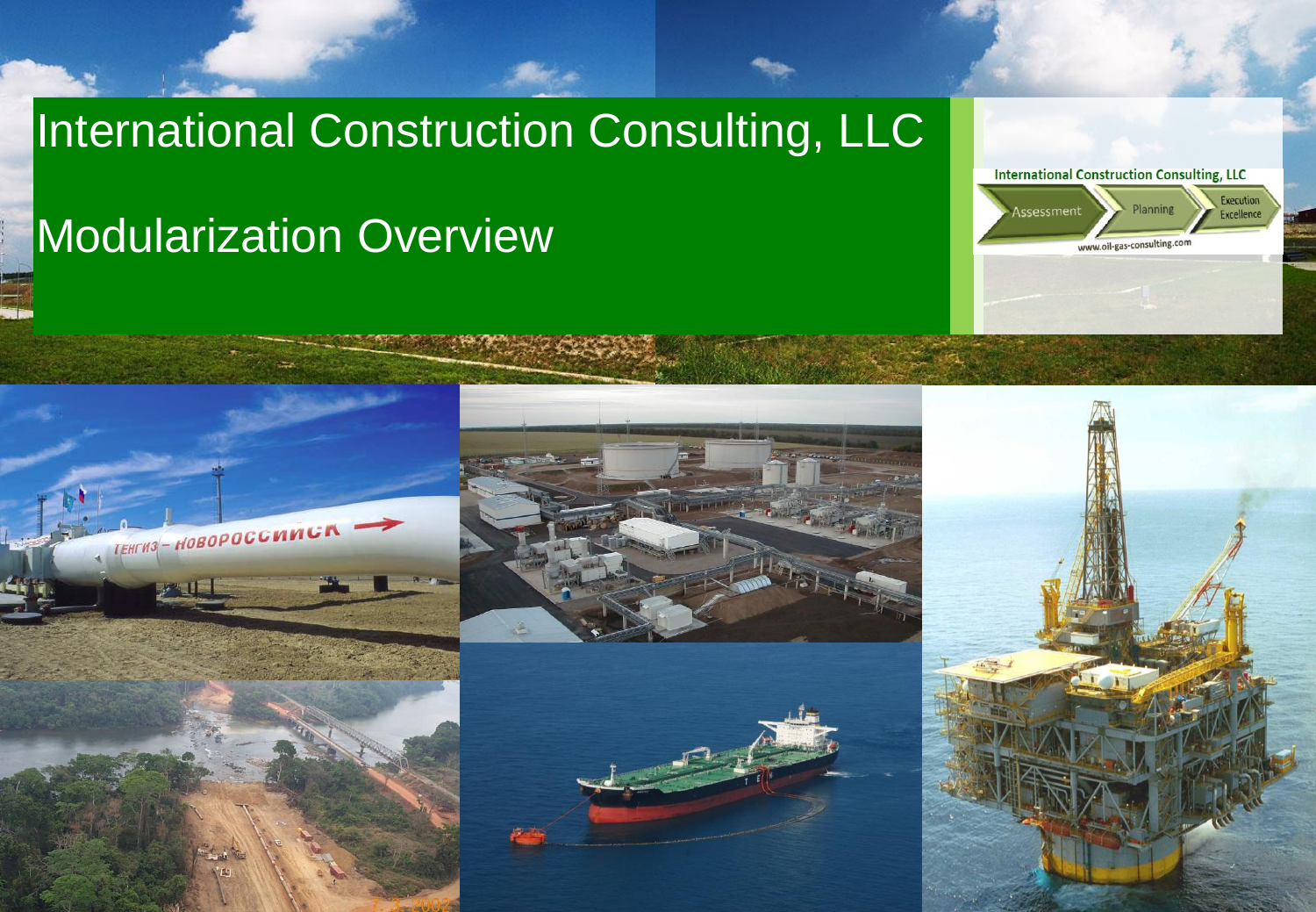



Modularization Overview



An Alternative Construction Method to Deliver Projects



Quick Selection Criteria for Modularization

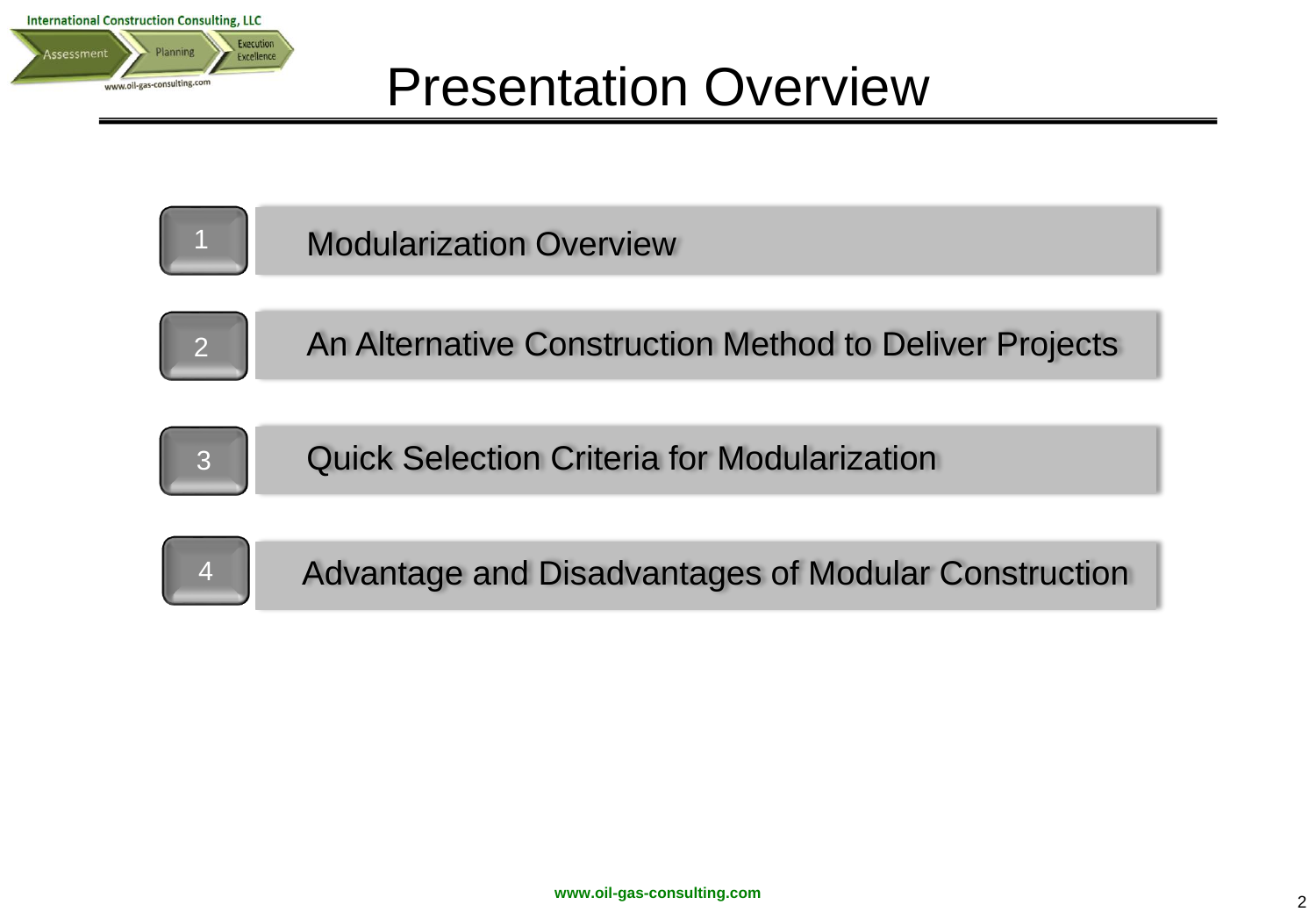





1

An Alternative Construction Method to Deliver Projects



Quick Selection Criteria for Modularization

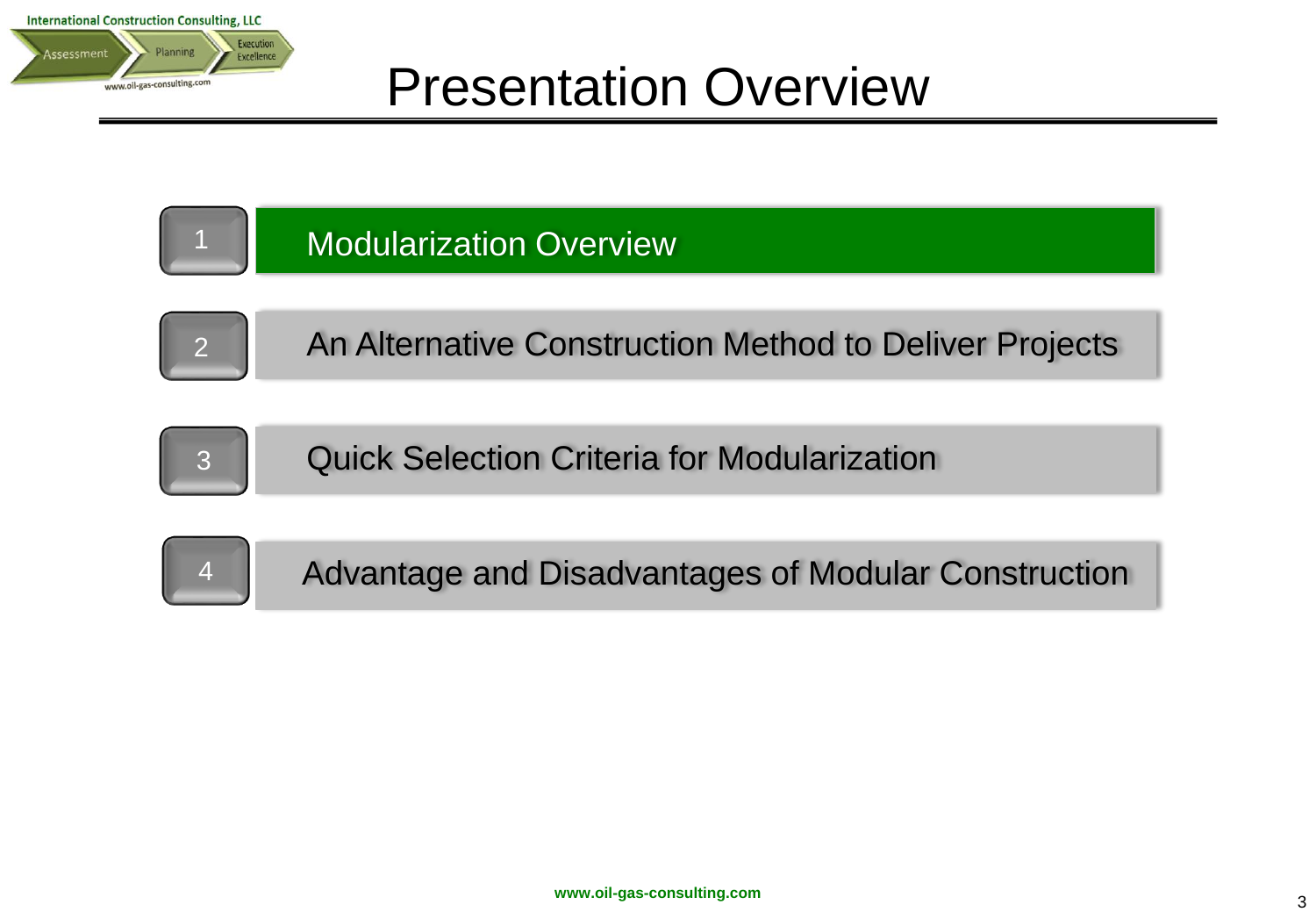

#### Modularization Overview

 $\triangleright$  Modular Construction is a method for building portions of a project (modules) remote from the permanent construction site.

 $\triangleright$  The module(s) are built off site to the maximum economical and manageable size possible.

 $\triangleright$  The assembled module(s) is transported to the final permanent site by either one or a combination of road, rail, waterways and air modes for installation (integration)

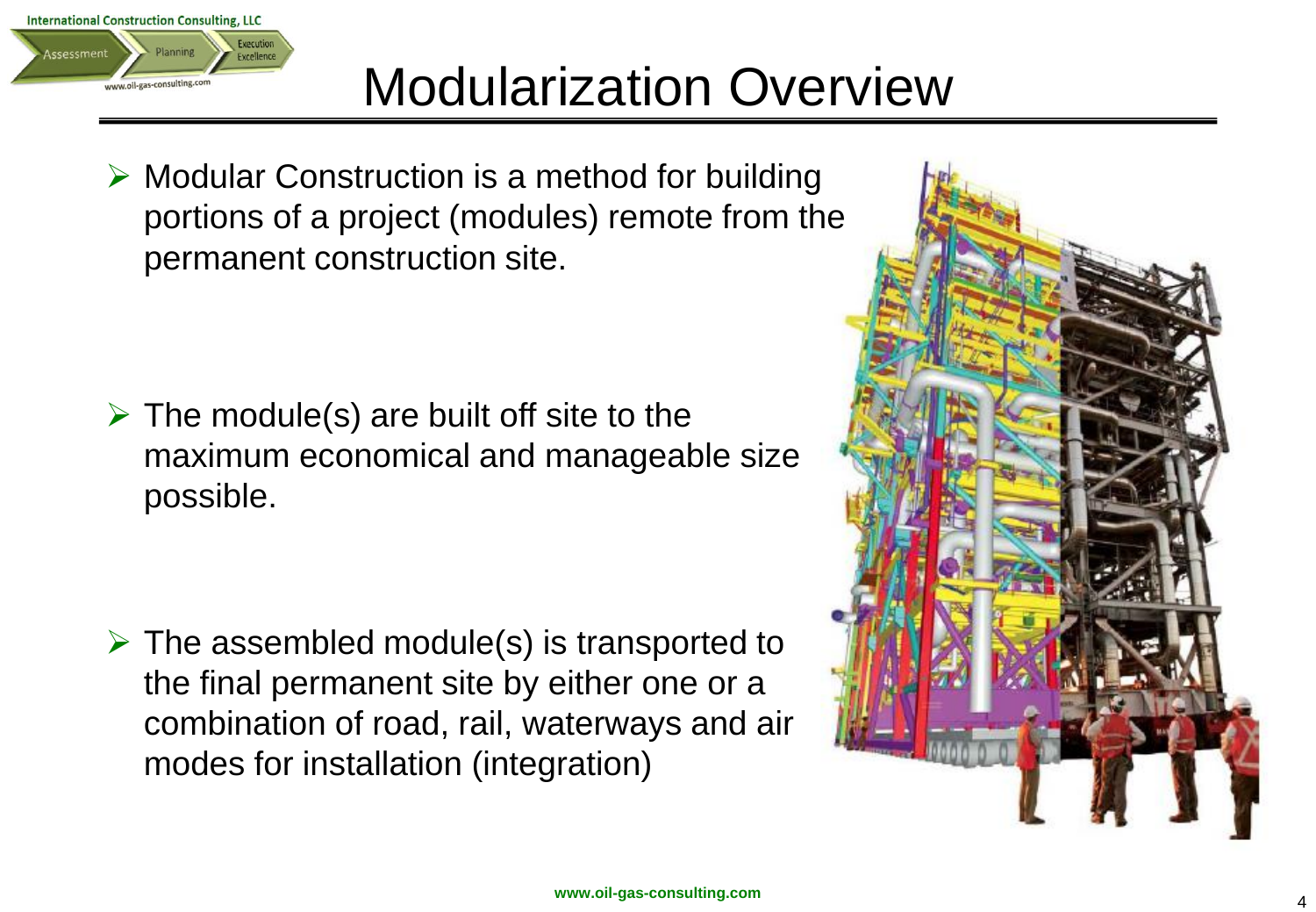**International Construction Consulting, LLC** 



### Modularization Overview

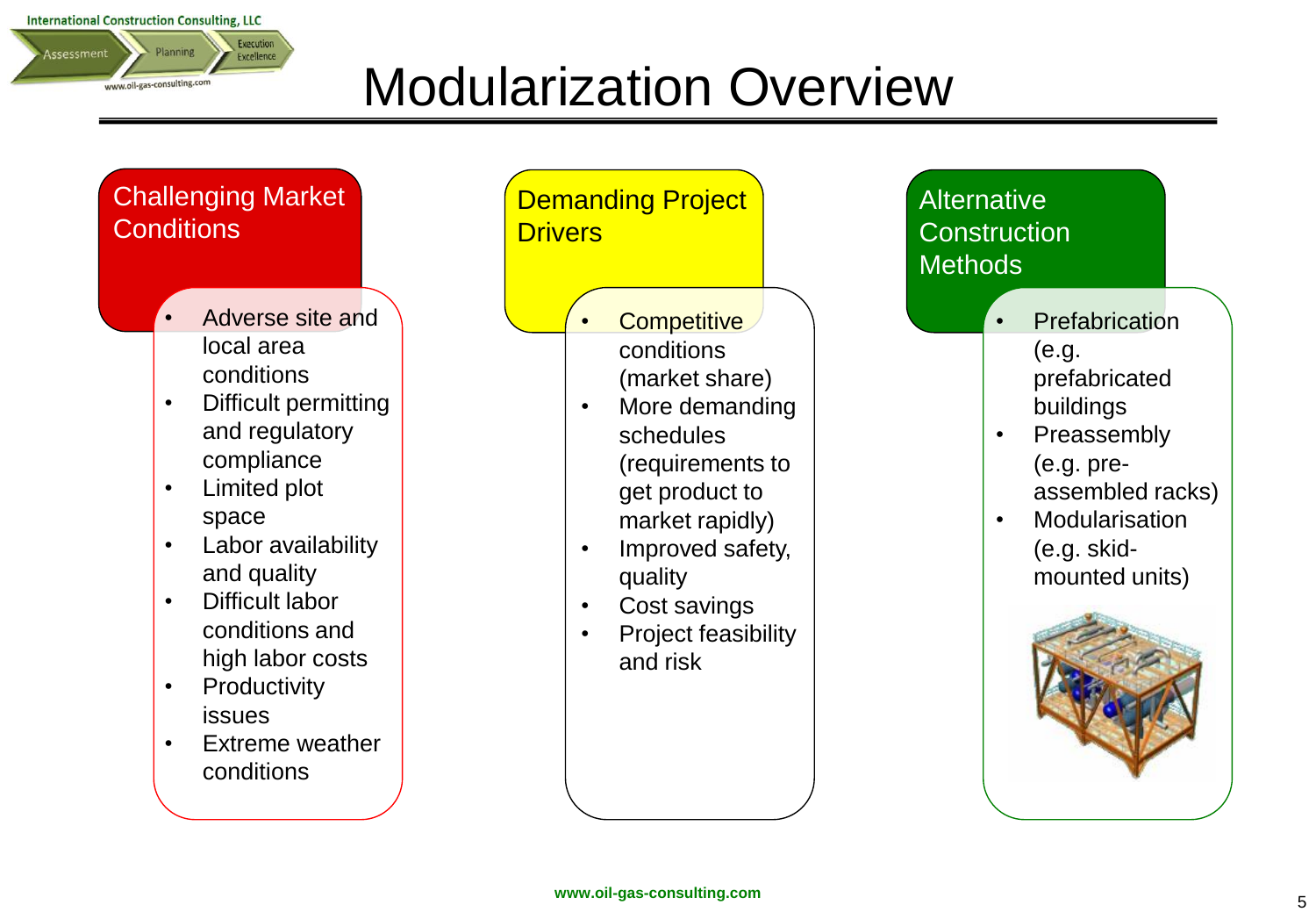

# **Modular Project Drivers**

- ▶ Remote Location
- **Extreme Weather**
- **≻ Availability of Experienced Work Force**
- $\triangleright$  Existing Infrastructure
- $\triangleright$  Major contracting entities
- **▶ Strong Labor Union or Relations issues**
- **≻ High Labor Cost**
- $\triangleright$  Schedule
- $\triangleright$  Safety
- ▶ Impact on Local Community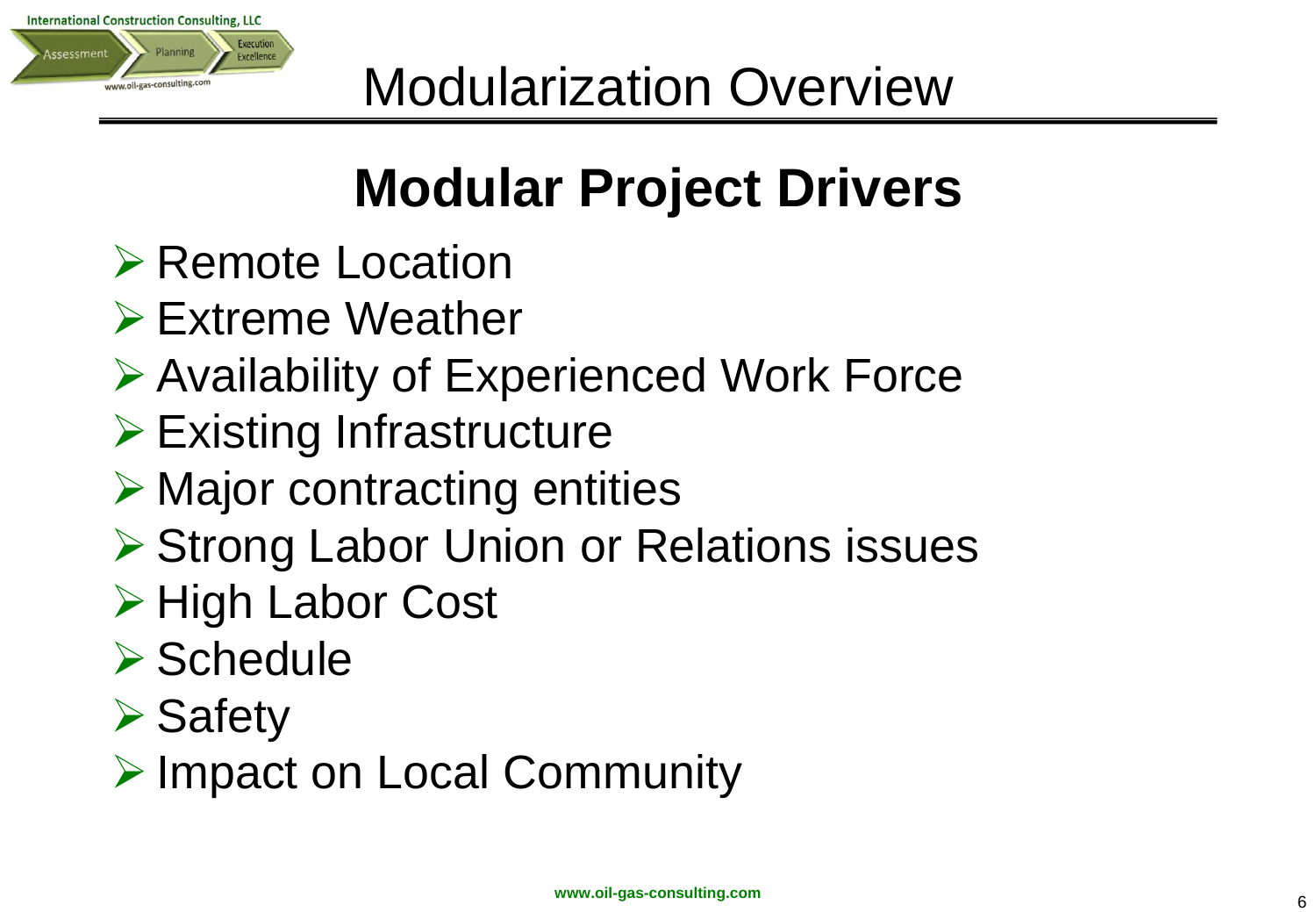

## **Modular Project Benefits - General**

- **Example 2 Reduced Schedule and/or Flexibility**
- **≻ Reduction in overall manpower and resources** on site
- Reduced risk of Budget/Schedule overrun
- $\triangleright$  Reduced Re-work
- **▶ Quality Assurance**
- **▶ Increased Construction Safety**
- Earlier Start-up / Return on Investment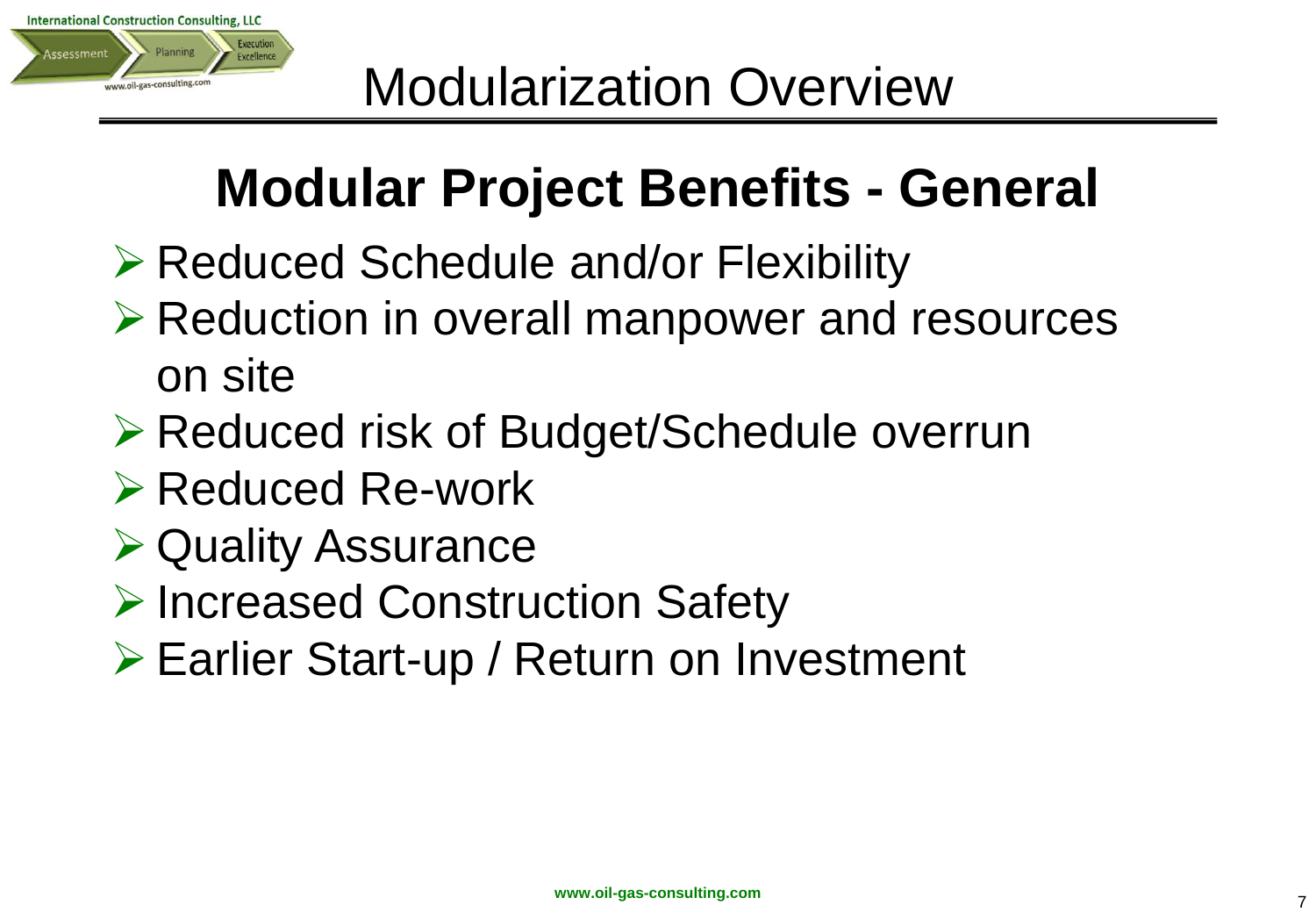

## **Modular Project Benefits - Safety**

- Minimizes necessary work in hazardous areas when adjacent to operating units
- $\triangleright$  Reduces the number of workers and types of trades working in the area at the same time
- **≻ Reduces worker's exposure in areas from** working at heights
- $\triangleright$  Reduces the exposure from other work overhead
- Allows work to be performed without added safety requirements on site.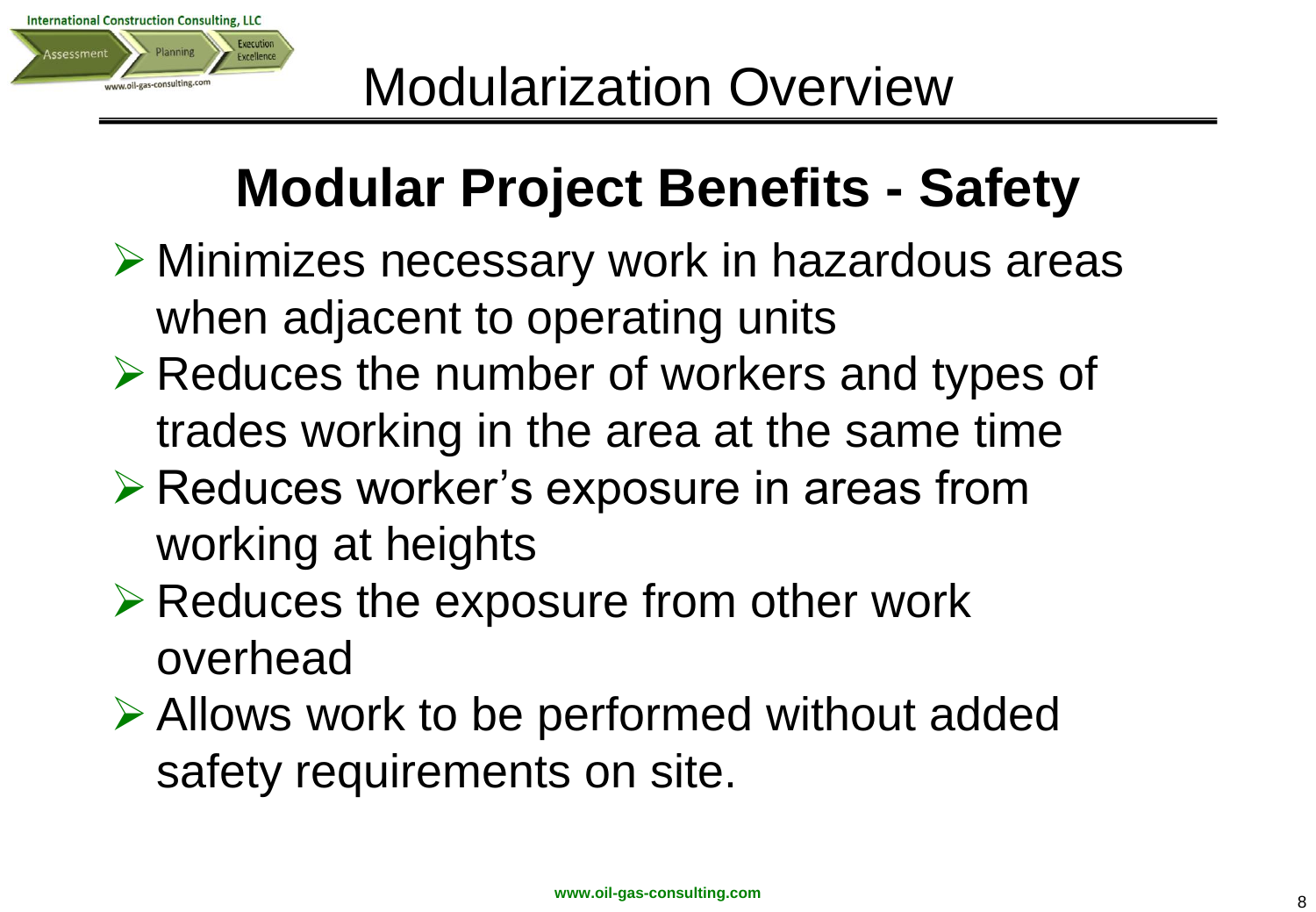

## **Modular Project Benefits - Schedule**

- **▶ Shortens schedule through parallel activities and** improves productivity
- **≻ Maximizing assembly prior to on-site** construction has the potential to reduce shutdown time in operating units
- **≻ Utilizing multiple fabrication sites with improved** shop productivity can result in delaying start of assembly for business reasons
- $\triangleright$  Schedule compression from multiple fabrication sites results in early stat-up benefits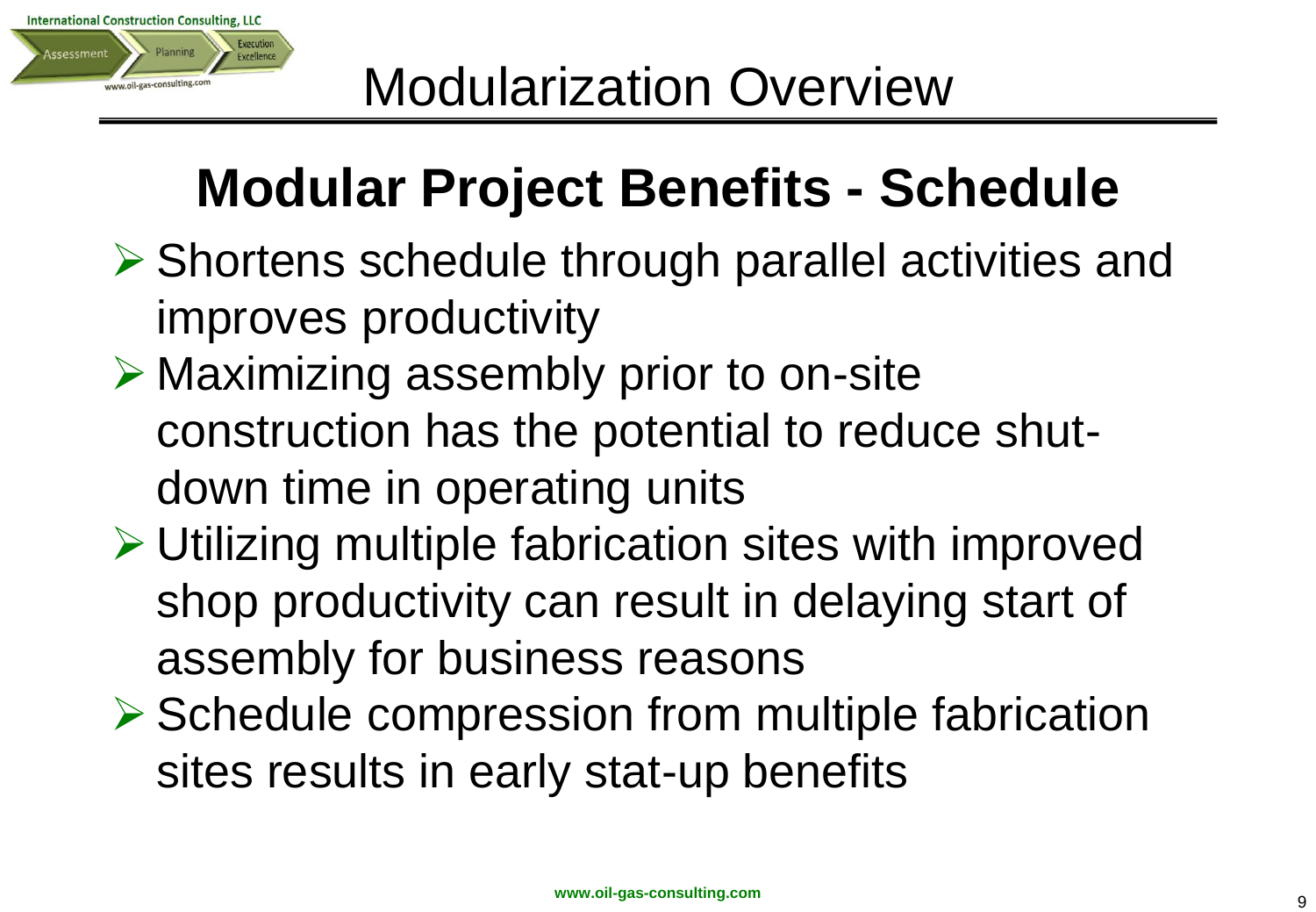

## **Modular Project Benefits - Schedule**

**≻ Off-site assembly allowed to start prior to on-site** permitting for environmental and construction **Example 2 Reducing schedule risks associated with** weather or labor conditions resulting in limit of risk of schedule penalties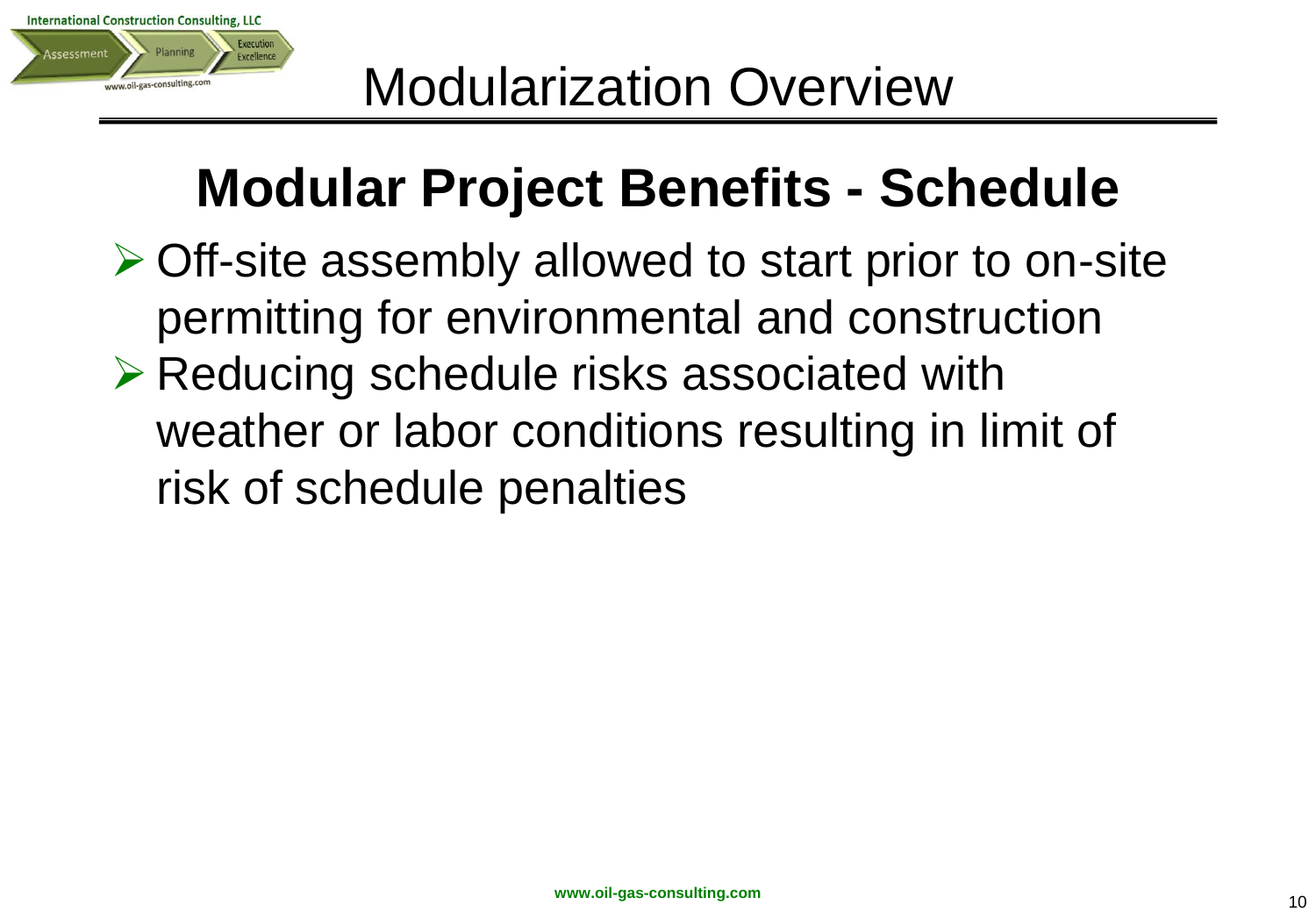

## **Modular Project Benefits - Construction**

- Construction of Modules/PAU completed in parallel with foundation & infrastructures
- $\triangleright$  Multiple work fronts and choice of locations provide additional flexibility
- $\triangleright$  Module/PAU partial mechanical completion in the yard
- Consequential delay by site preparation/ foundation on critical path are avoided
- $\triangleright$  Less congestion on site
- $\triangleright$  Completion of sub-surface work earlier without interference from above ground works
- $\triangleright$  Can reduce on-site direct man-hours by 20%
- $\triangleright$  Can reduce peak onsite manpower by 10%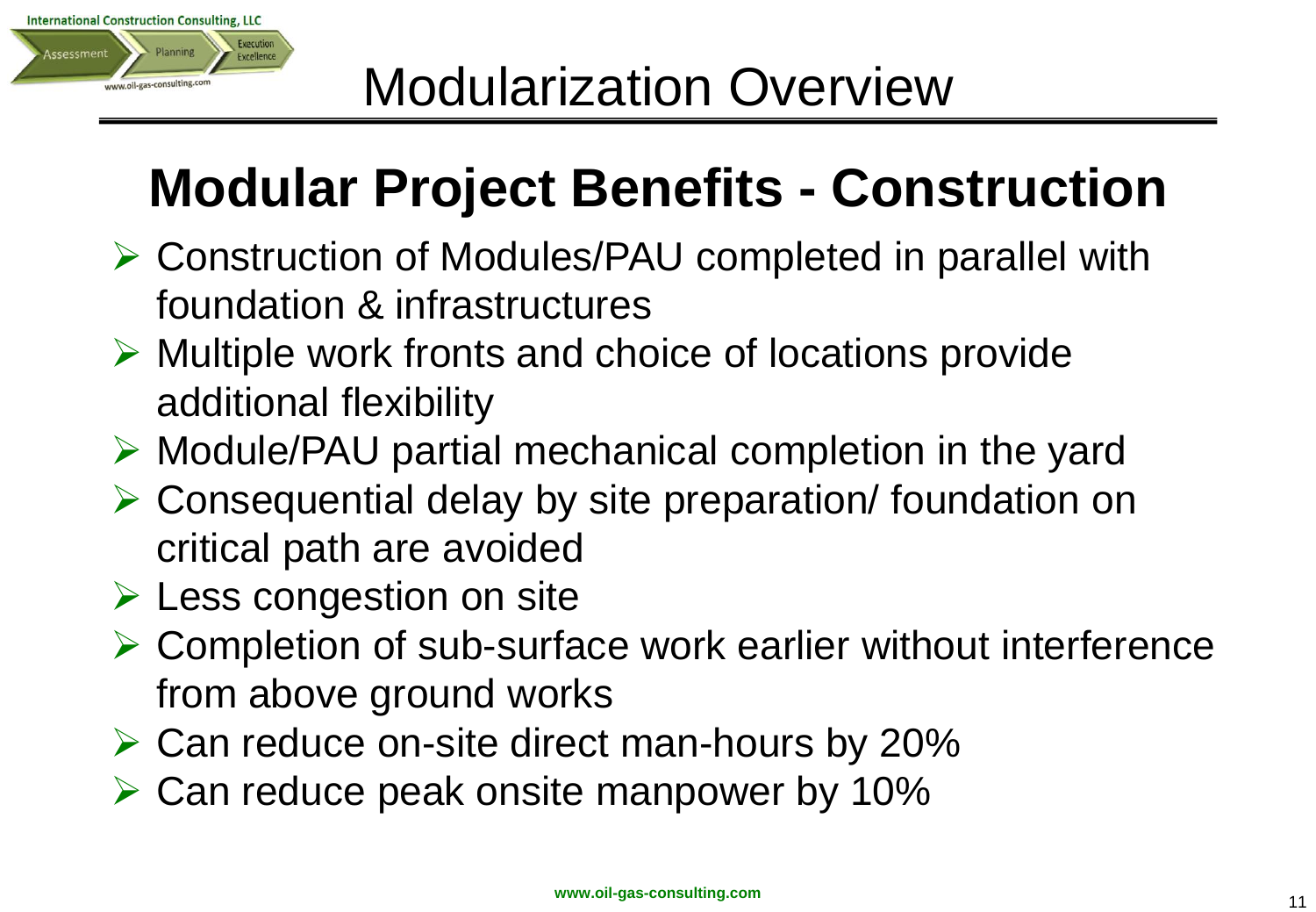



Modularization Overview



An Alternative Construction Method to Deliver Projects



Quick Selection Criteria for Modularization

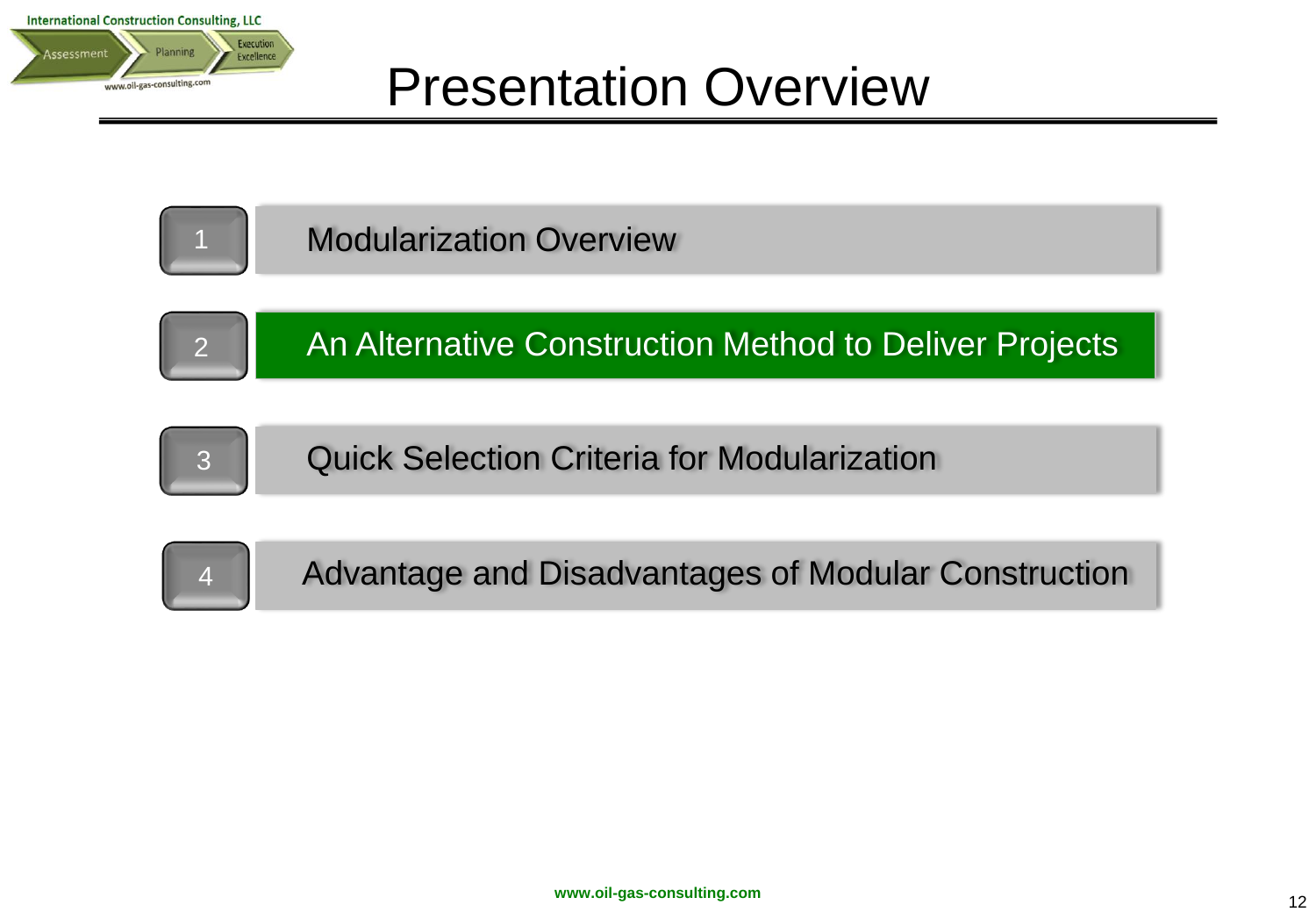**International Construction Consulting, LLC** 

#### Execution Planning Assessment Excellence www.oil-gas-consulting.com

#### Alternative Construction Method to Deliver Projects



- Compress schedule (civil work while pre-assembling)
- Improve critical path
- Reduce costs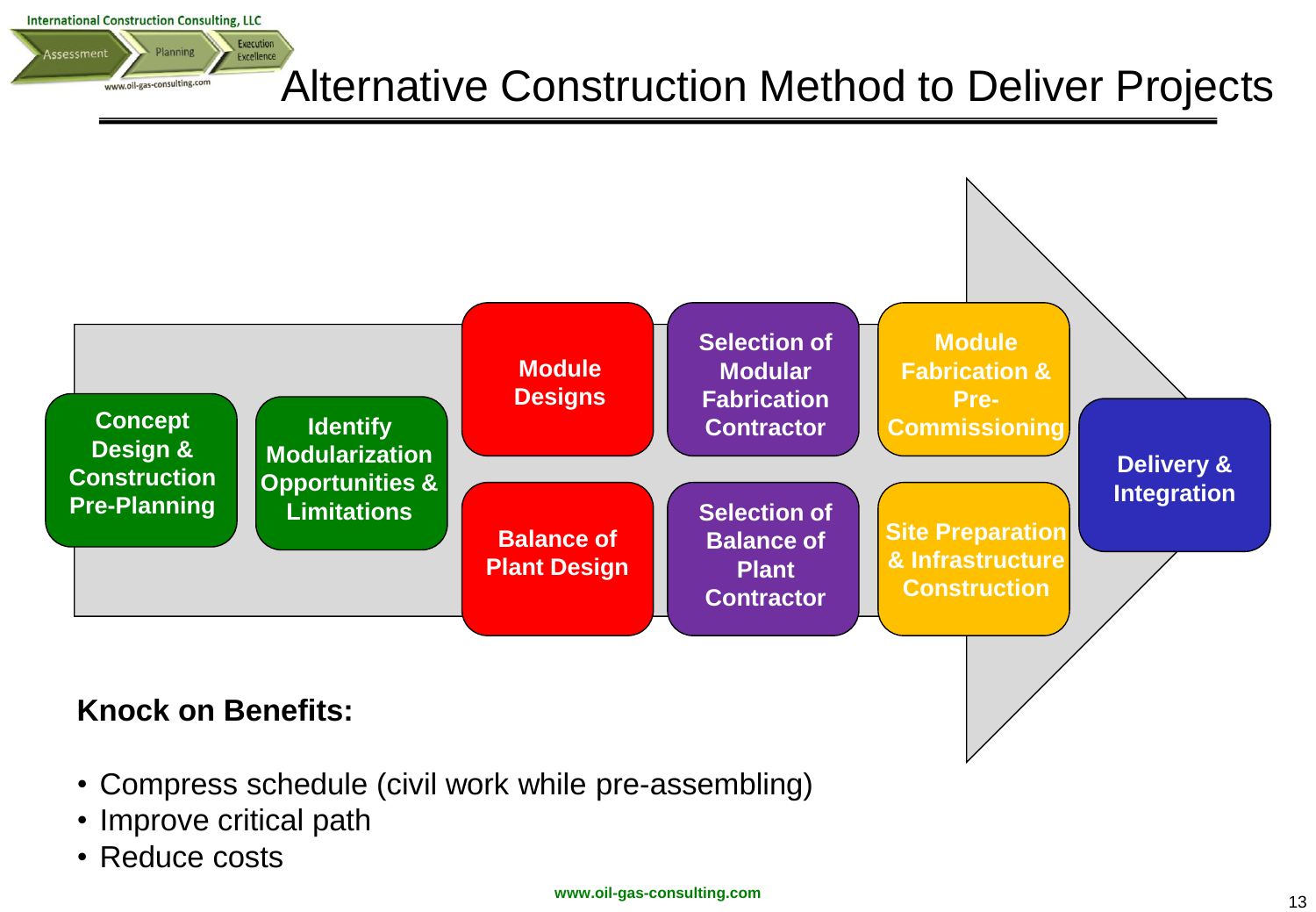

## **Critical Elements of Design**

- $\triangleright$  Thorough understanding of modularization drivers and limitation by all parties involved
- Develop module design guidelines, criteria and limitation based on land/sea transportation and construction taking into account the plant operations requirements
- $\triangleright$  Develop optimum module/skid concept as applicable to facilities and modify GA's based on module/skid size and functional requirements.
- Complete module definition incl. Size, weight and COG
- $\triangleright$  Review module definition with design/construction team to ensure that it is technically feasible, can be transported & erected as well as operationally with no added constraint.
- $\triangleright$  Signed off PFD and frozen layout including vendor data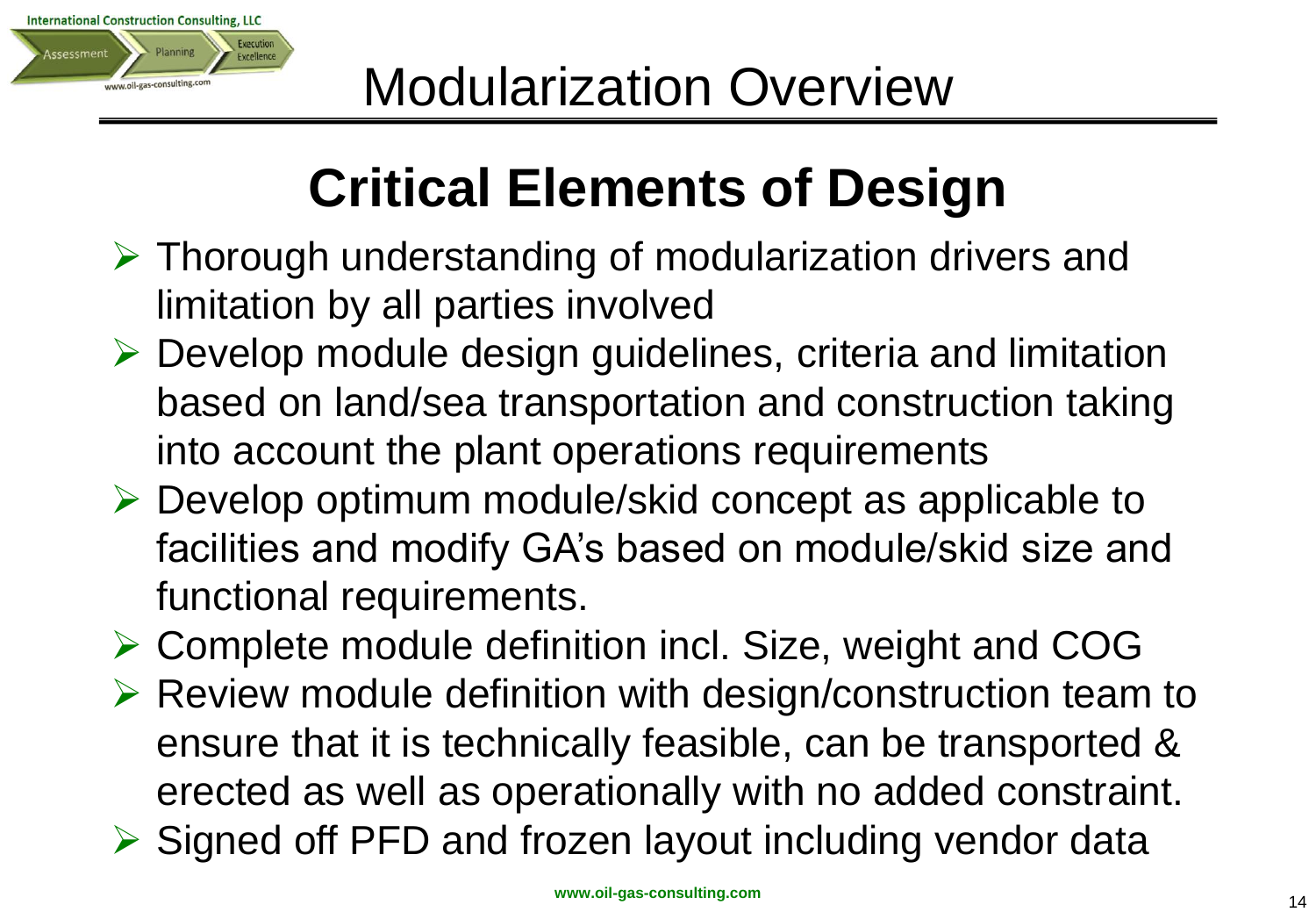



Modularization Overview



An Alternative Construction Method to Deliver Projects



Quick Selection Criteria for Modularization

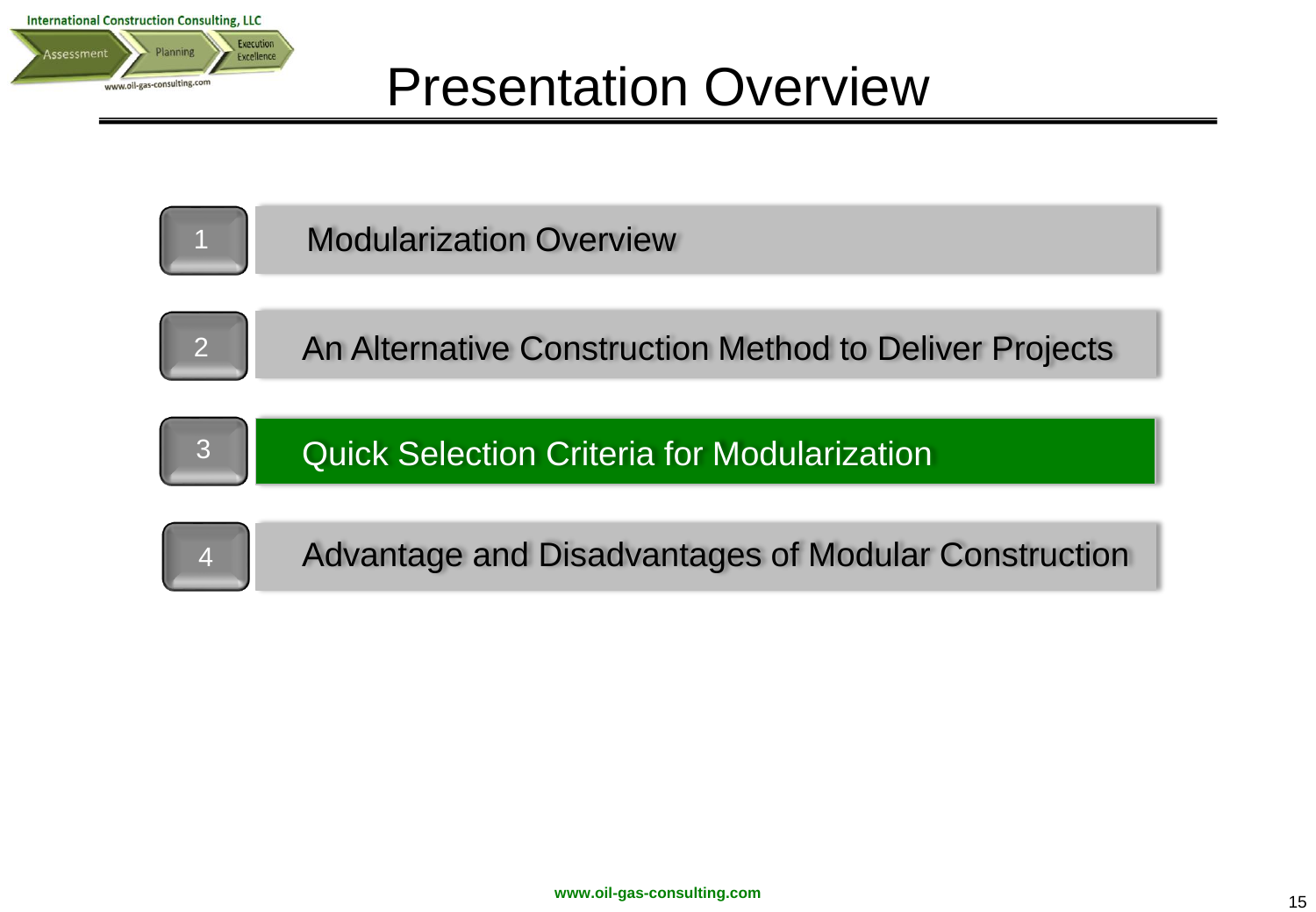**International Construction Consulting, LLC** Execution **Assessment** Planning Excellence www.oil-gas-consulting.com

#### Modular Selection Criteria

**Develop the most efficient construction strategy for the Project.**

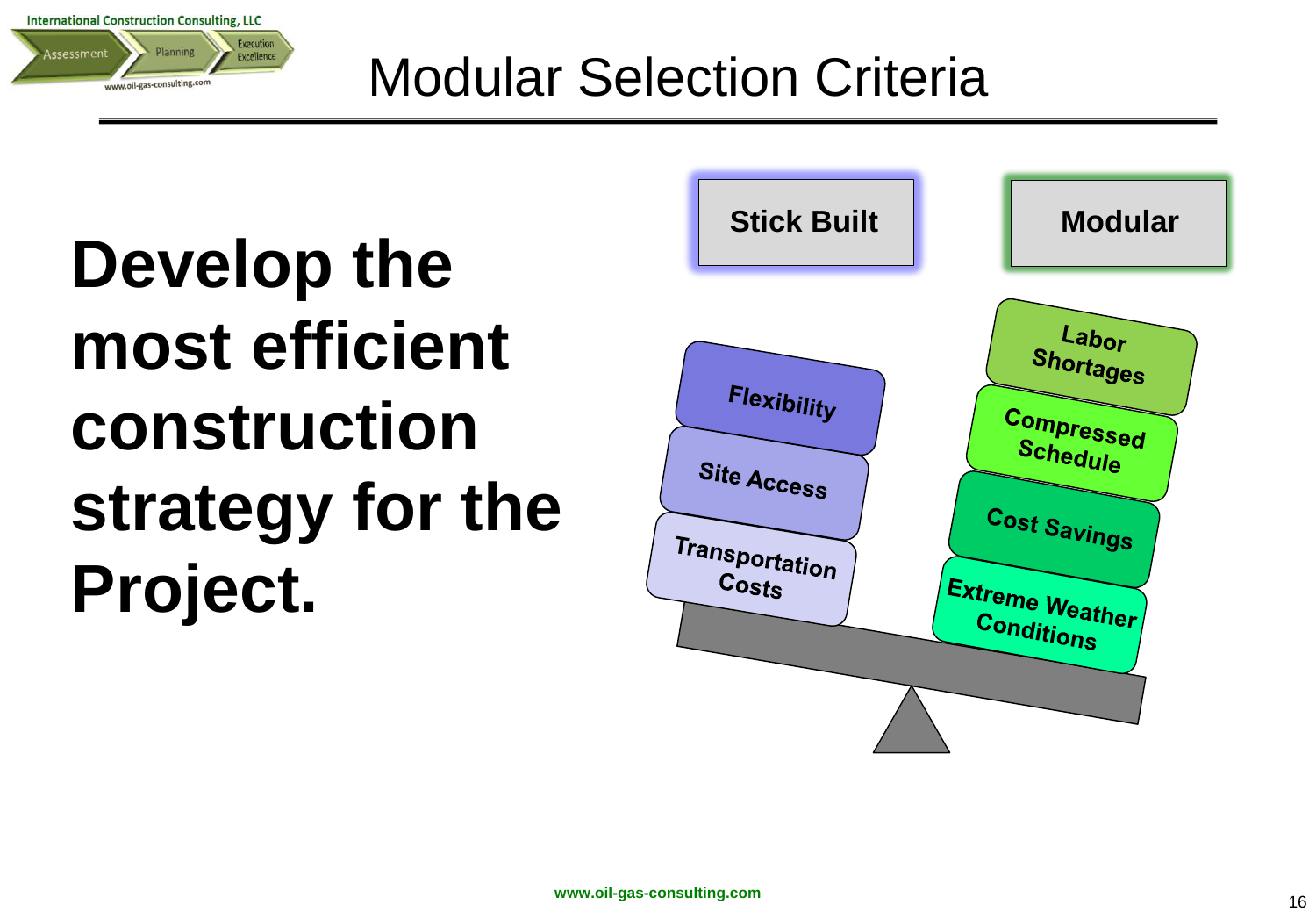

- $\checkmark$  Field labor productivity is much less than shop productivity
- $\checkmark$  Field labor costs are higher than shop labor costs
- $\checkmark$  Weather may affect the construction phase
- $\checkmark$  Plant process/system allow modularization
- Local labor requirements do not restrict use of modular construction
- $\checkmark$  Transport envelope allows transportation of economical modules size / weight
- $\checkmark$  Site permits and regulatory approvals are not readily available
- $\checkmark$  Lifting and transportation available, economical
- $\checkmark$  Fabrication capacity is available
- $\checkmark$  Schedule is important or critical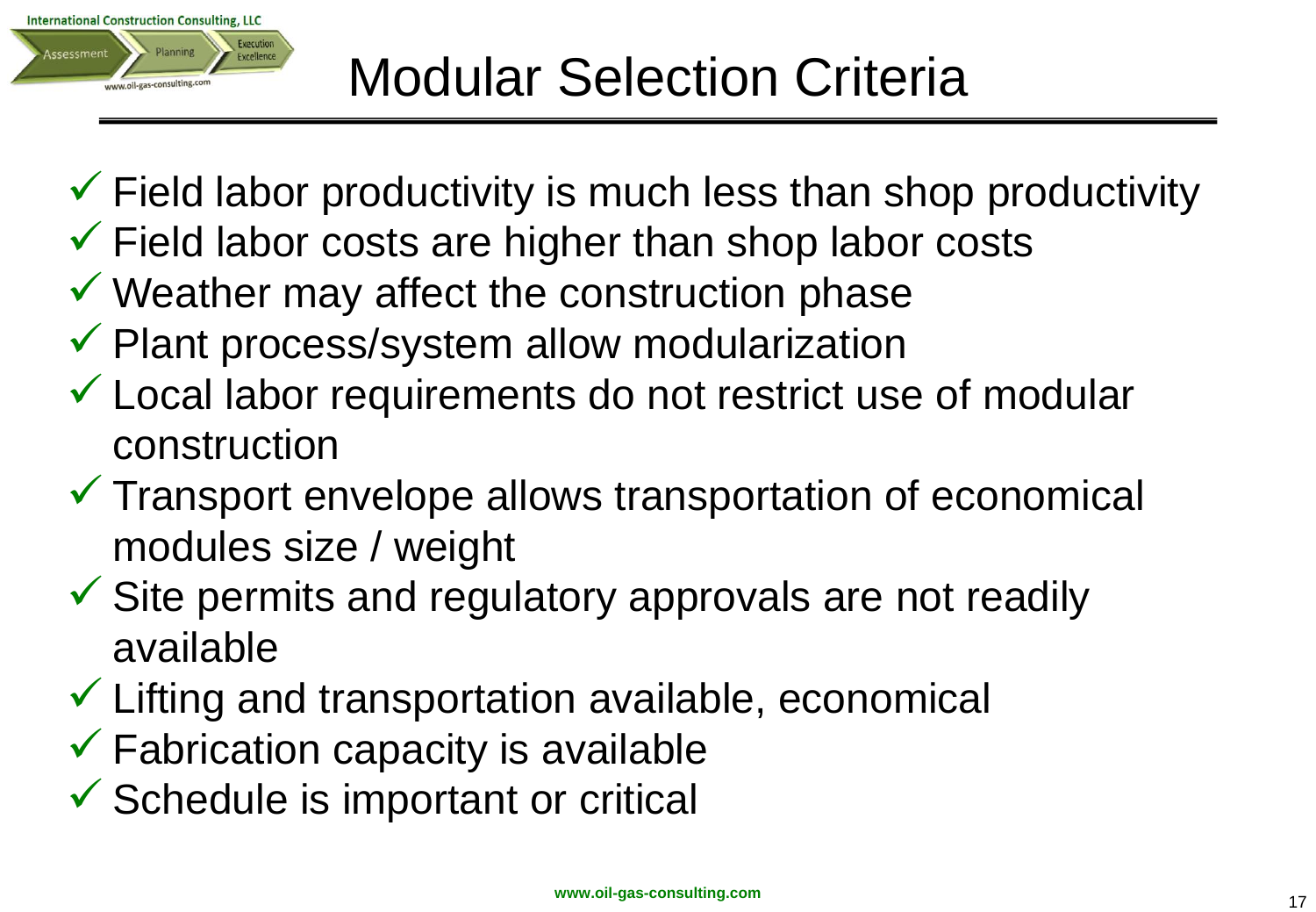**International Construction Consulting, LLC Execution** Planning Assessment Excellence www.oil-gas-consulting.com

#### Modular Selection Criteria

#### **Front End Planning and Modularization Flow Chart**

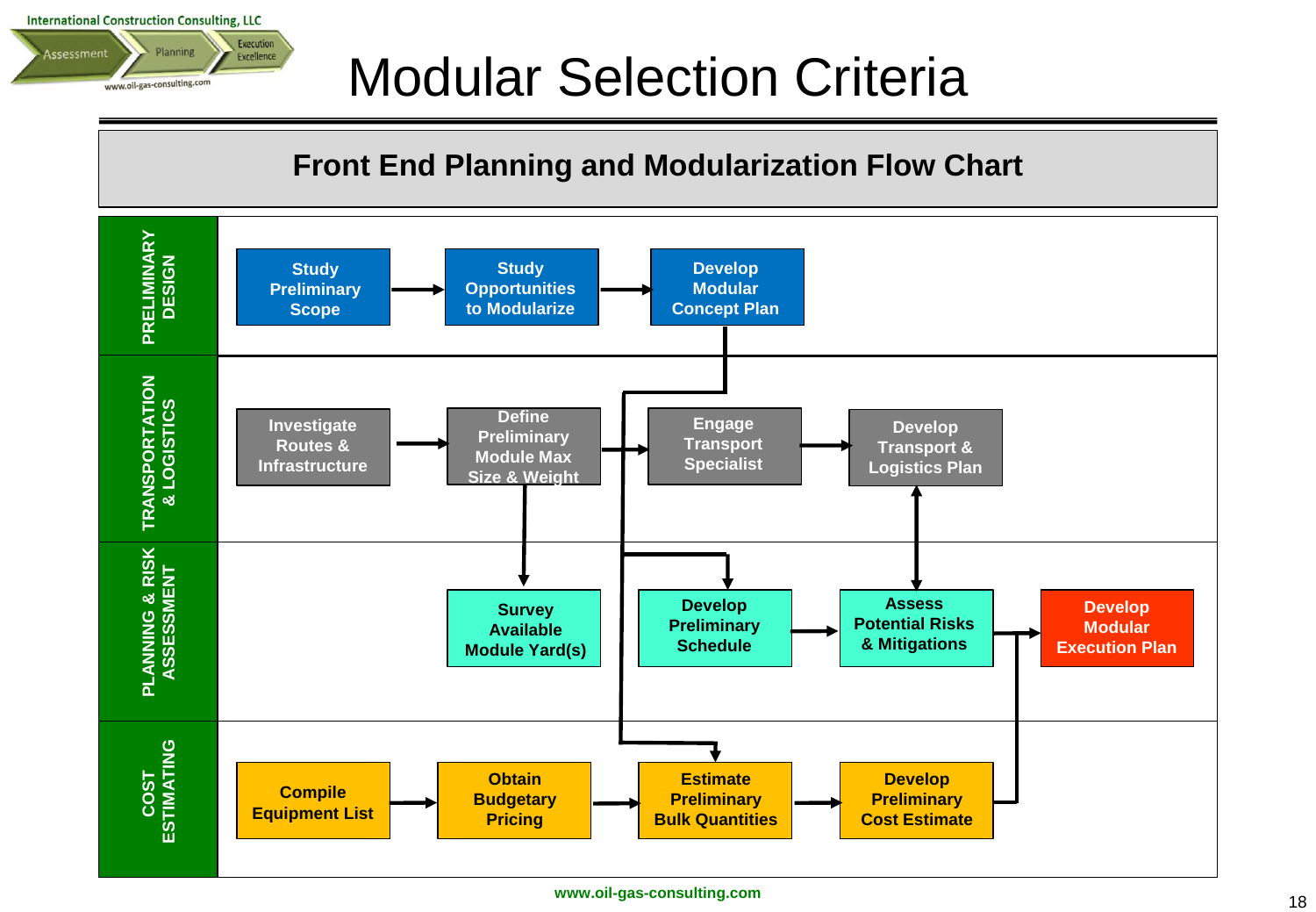

## **Early Design Considerations**

- $\checkmark$  Layout for fully pre-assembled/modularized plant has a footprint of 82% to 85% of Stick Built Layout that results in reduced piping, cable and steel quantities
- $\checkmark$  Plant arrangement accommodates vertical layout rather than horizontal layout
- $\checkmark$  Tanks to have at least 2:1 height to diameter ratio
- $\checkmark$  Incorporate localized control room/switch gear rooms into pre-assemblies to allow partial pre-commissioning off-site
- $\checkmark$  Layout to accommodate double columns for adjacent preassemblies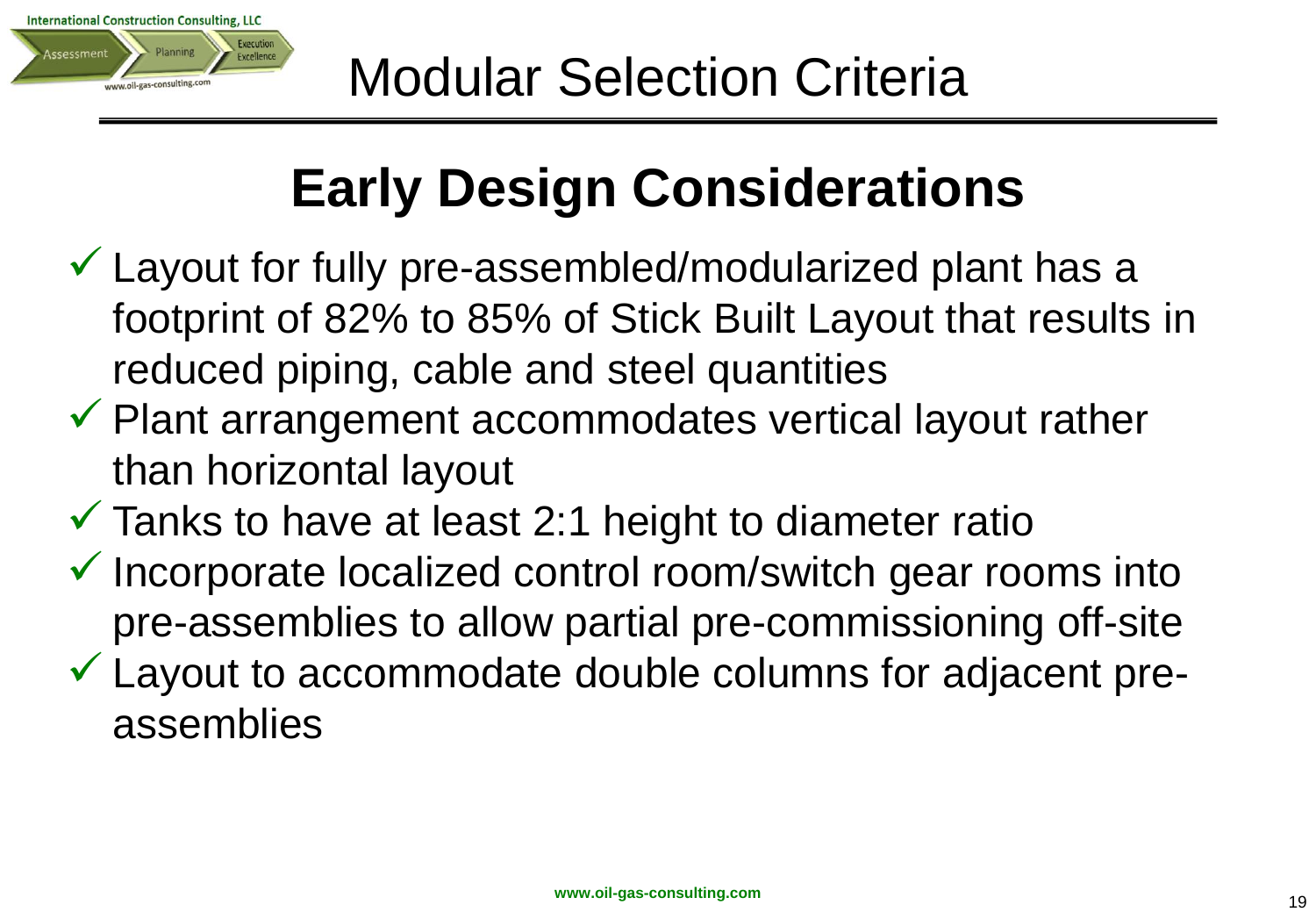

## **Early Design Considerations**

- $\checkmark$  Elevation of plant areas and foundation projections to allow access/egress for pre-assemblies
- $\checkmark$  Underground utilities to be routed to prevent damage when pre-assemblies are transported
- $\checkmark$  Plant roads to be designed with sufficient width for preassembly transportation including turning radius
- $\checkmark$  Piperack column spacing's to allow sections of piperack to be assembled off-site
- $\checkmark$  Structural design for bolted connections rather than welded for pre-assembly hook-up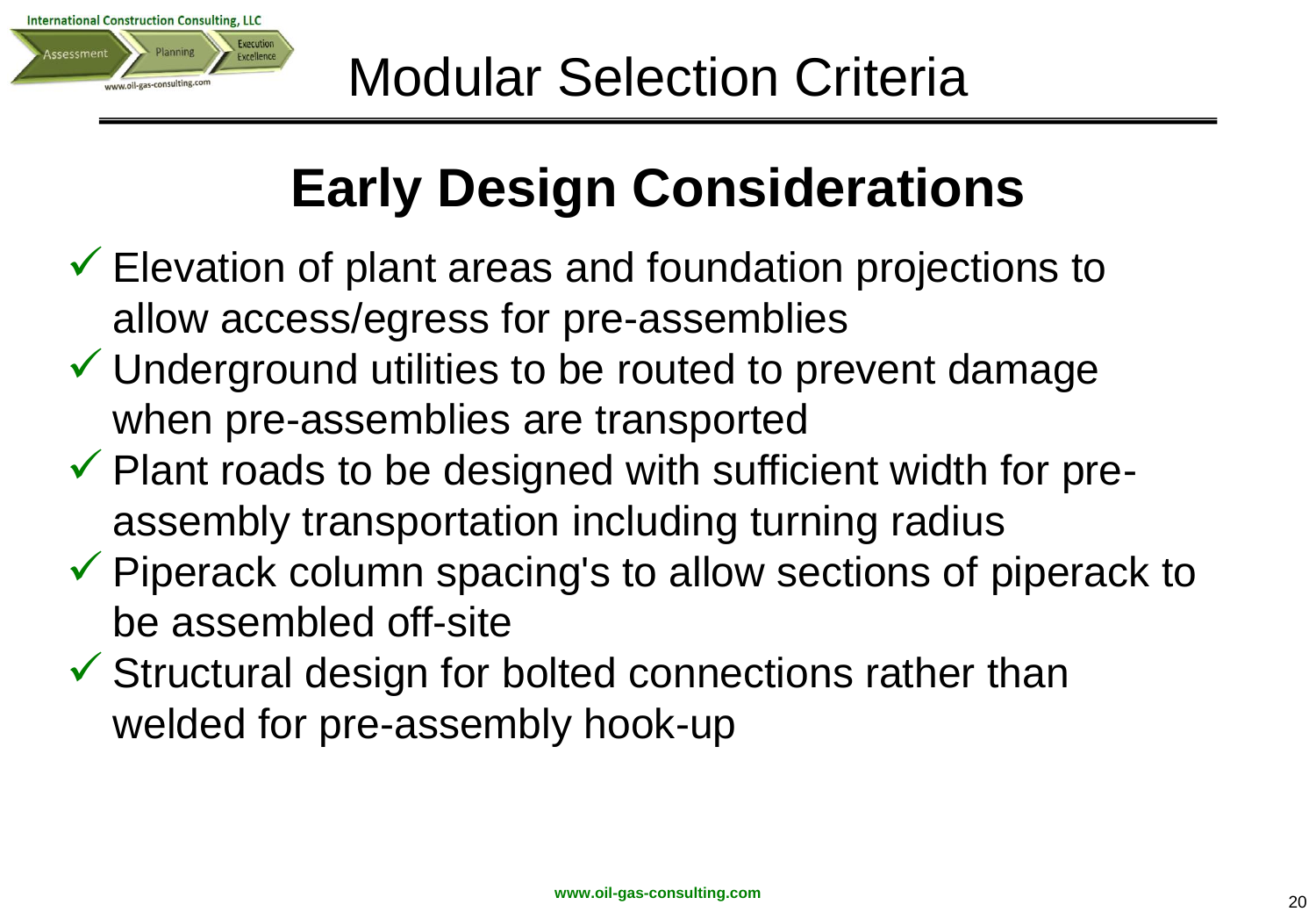

## **Engineering Considerations**

- $\checkmark$  Process engineering, design criteria, plant layouts and plot plans, specifications, procedures and interfaces must be designed with a clear vision of the ultimate plan for a modularized plant
- $\checkmark$  Modular plants require all engineering, planning control and execution on a modular basis
- $\checkmark$  The engineering will be constrained by vendor data from procurement and will in return constrain the provision of the MTO's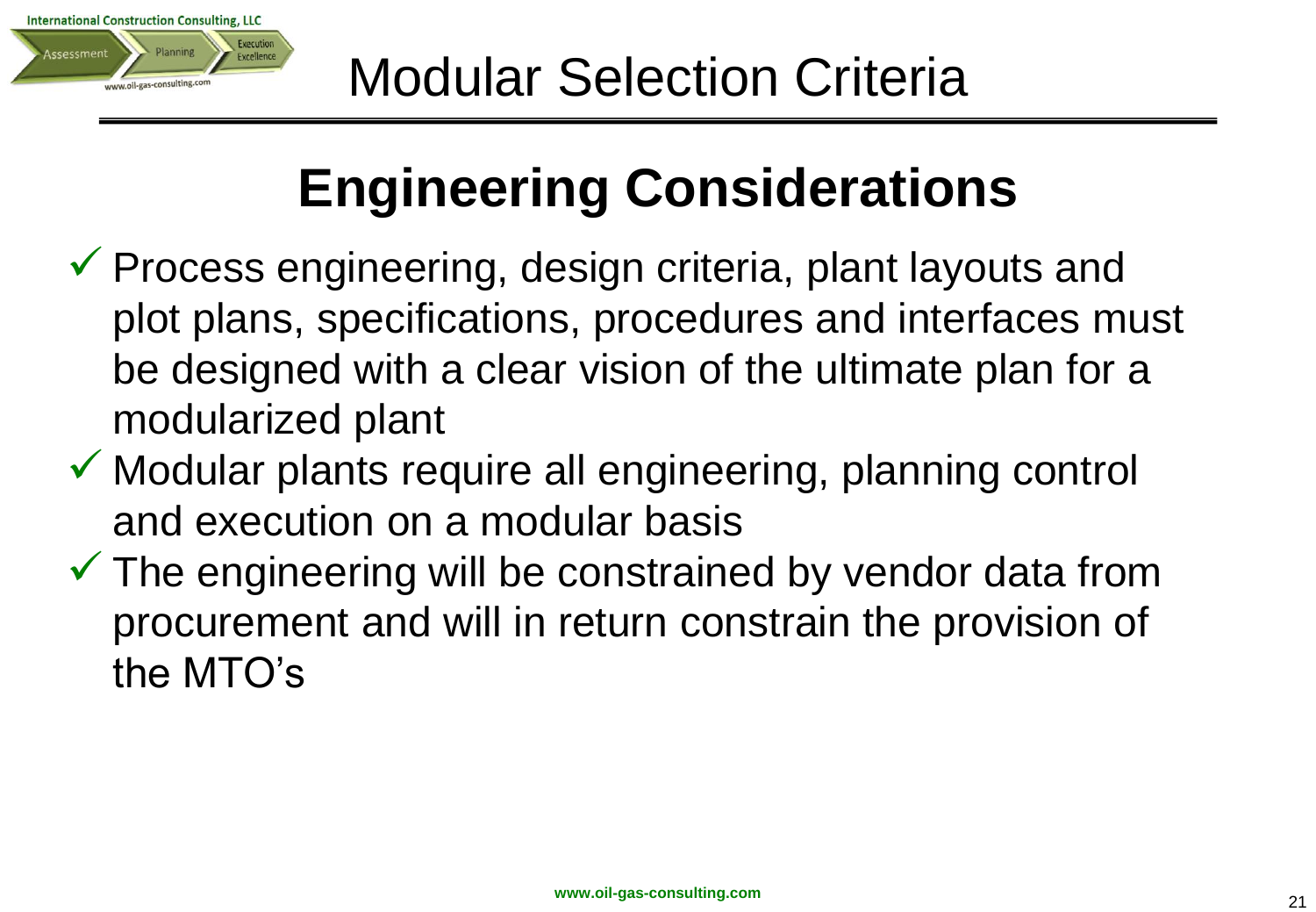

## **Significant Lessons Learned**

 $\Box$  Front end engineering is a must  $\Box$  Freeze design and adopt no change policy  $\Box$  Involve marine warranty surveyors and project insurance underwriters sooner than later

 $\Box$  Preparation of modules for sea voyage  $\Box$  Layout in the yard should be similar to site **□** Detailed module by module schedule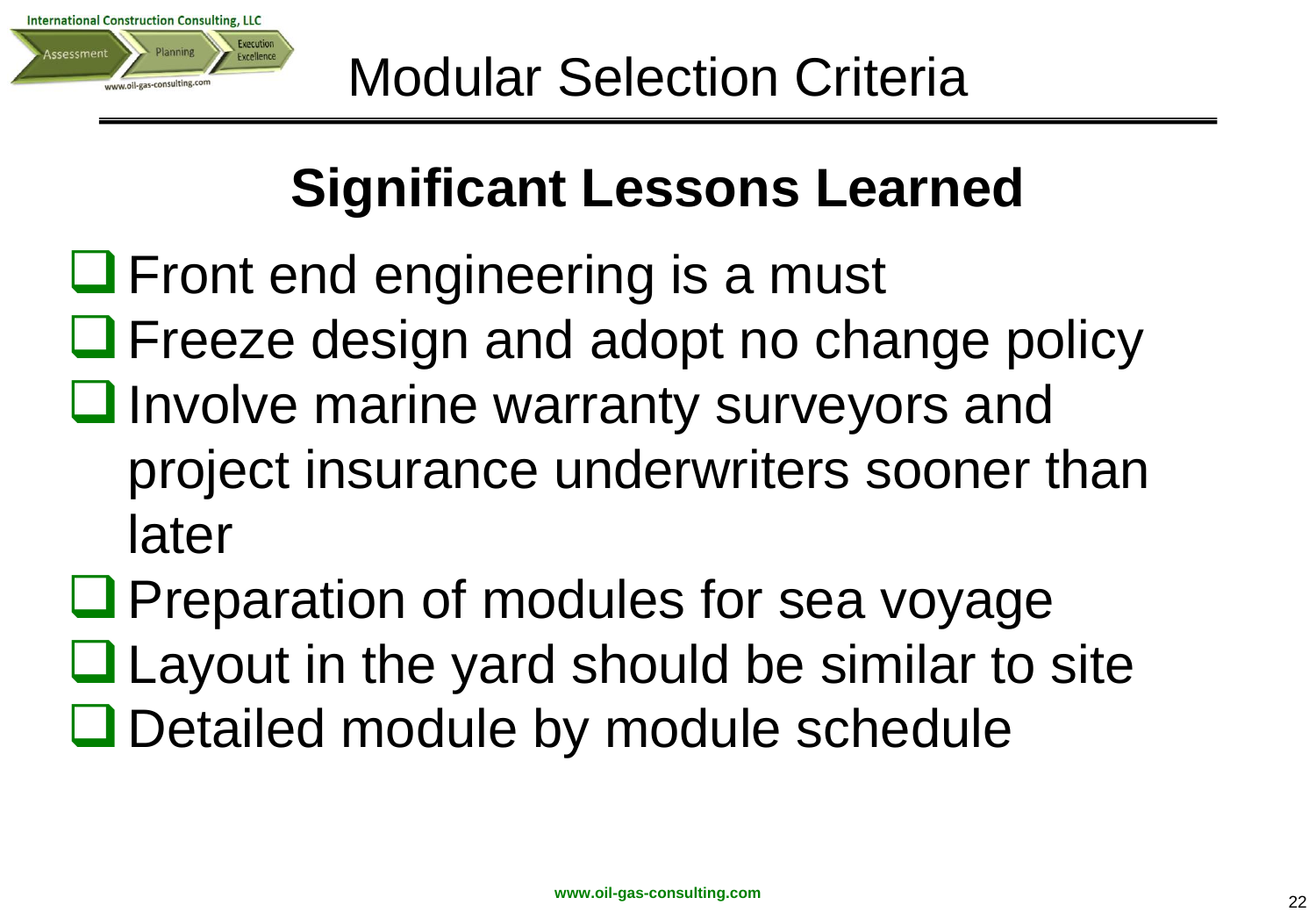



Modularization Overview



An Alternative Construction Method to Deliver Projects



Quick Selection Criteria for Modularization

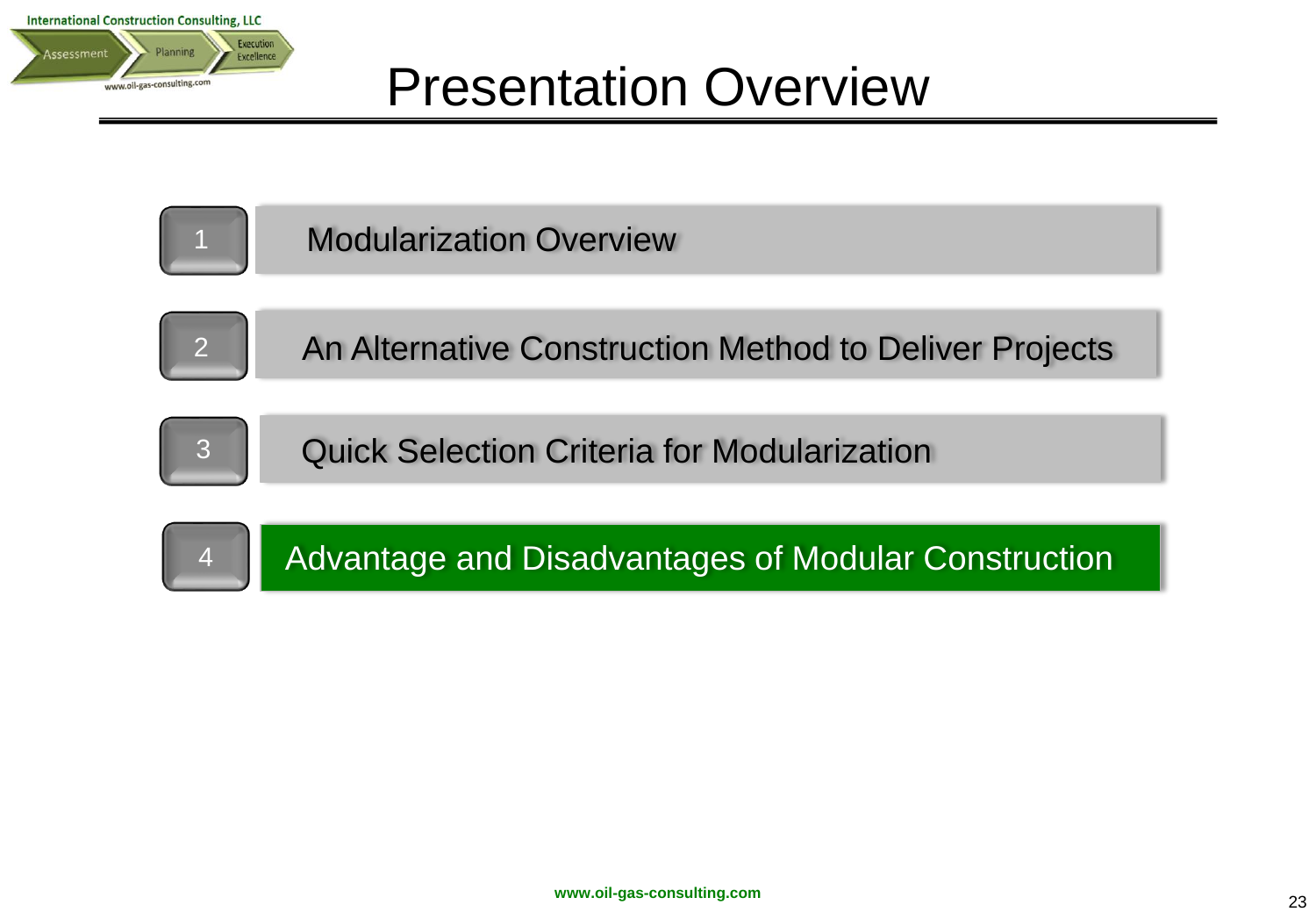

## **Advantages**

- + Improved safety
- + Schedule compressed (civil work while pre-assembling)
- + Shorter onsite duration
- + Less field labor required (lower work density)
- + Cost of housing the field labor at site is reduced
- + Higher shop productivity
- + Weather related delays are minimized
- + Benefit from cheaper labor in low wage area or country
- + Lower overall project costs
- + Quality is improved (controlled work area)
- + Permitting advantages
- + Reduce plant footprint
- + Simplified foundation requirements
- + Decreased site risks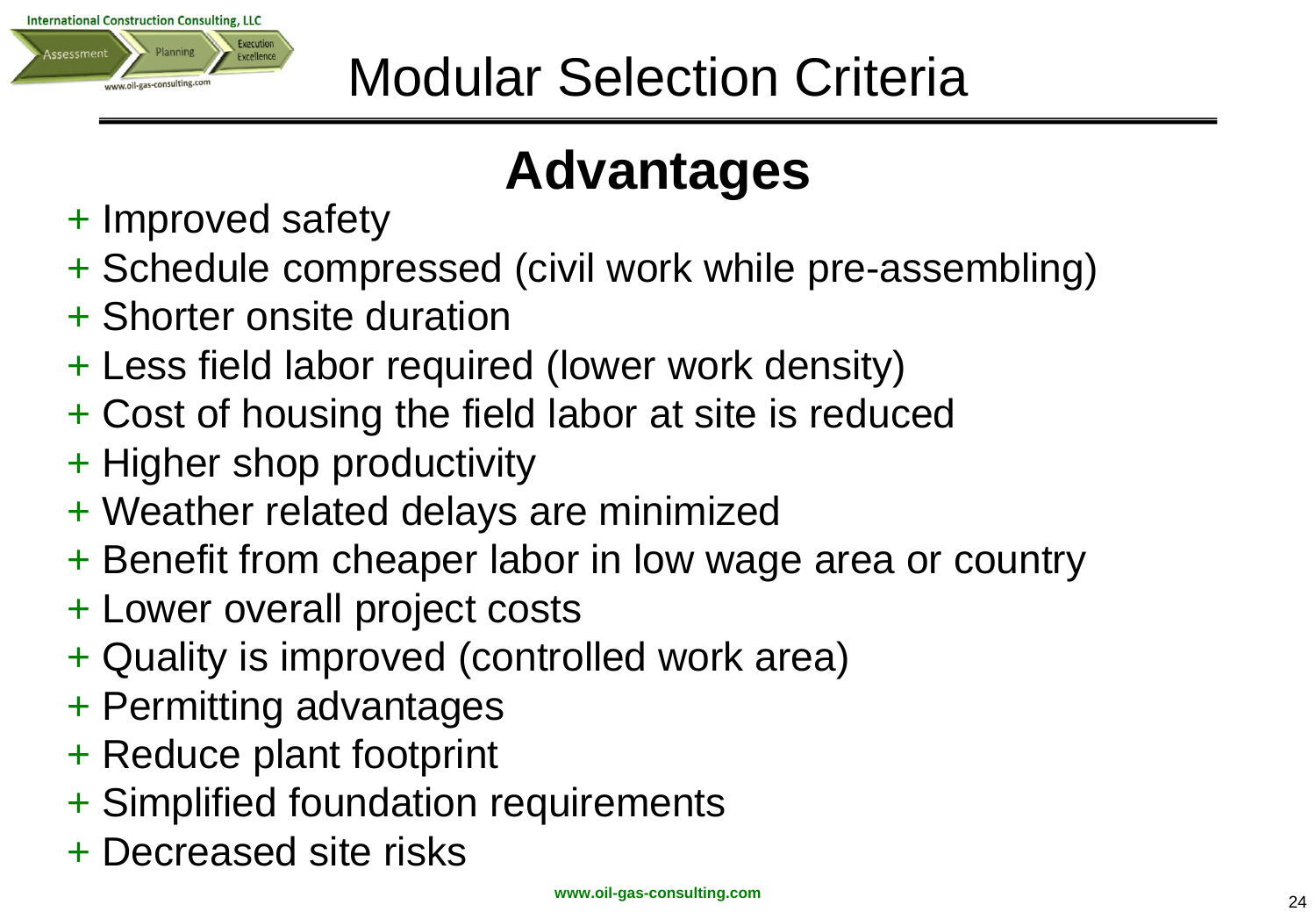

## **Disadvantages**

- Additional front-end planning
- Early decision whether to modularize or not
- Additional engineering & design considerations
- Additional transportation logistic considerations and costs
- Additional interface considerations
- Less flexibility for design changes
- Increased structural steel required
- Estimating & cost control are much more complex
- Insurance costs more than conventional
- Layout of plant critical for access
- Rejection to take work outside the country (local content)